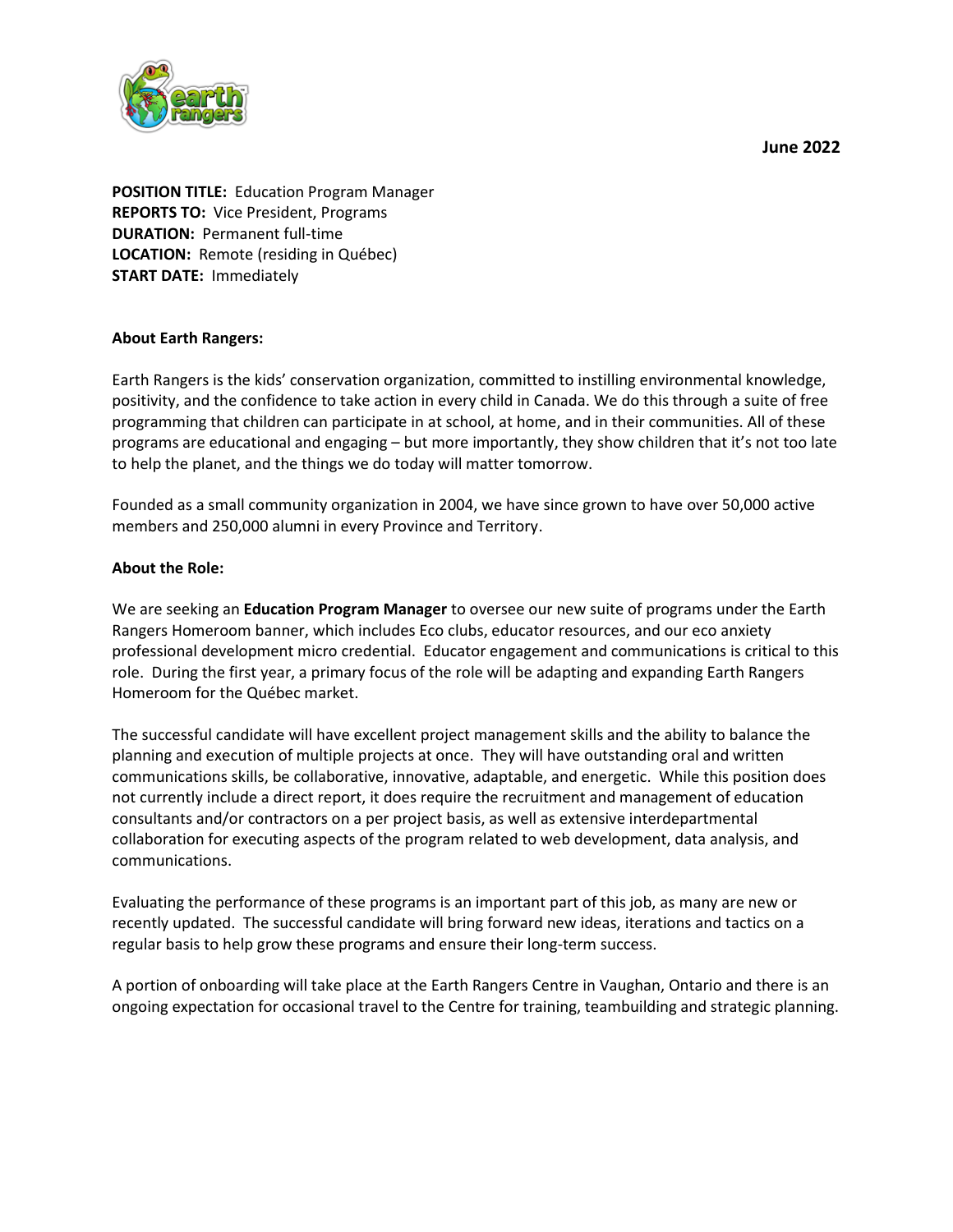

## **Key Responsibilities:**

- Manage the Earth Rangers Homeroom program and all its components.
- Shape the program, set goals, and create and implement plans.
- Ensure projects plans, like budgets and schedules, are managed and changes clearly documented and communicated.
- Monitor and evaluate the effectiveness of the websites (Homeroom and Clubs), and individual resources / program components and report regularly on results.
- Propose new content and continuously look to improve the experience for educators.
- Manage the creation of new content for the website by working with contractors / consultants.
- Manage the production of all program resources, utilizing internal resources from the creative services and programs teams.
- Act as the point person for educators, club leaders and professional development course participants via email and phone.
- Actively work to sign up new Clubs and increase the engagement of existing Clubs.
- Administer the eco anxiety professional development course via Brightspace.
- Explore partnership opportunities with other relevant organizations.
- Manage and grow our Educator Advisory Committee.
- Work closely with the marketing and communications team to develop and execute a plan to promote the programs and grow participation.
- Collaborate with the School Assembly Team to promote the programs to all visited schools and make appropriate connections with teachers and administrators.
- Collaborate with the Development Team on fundraising and sponsorship opportunities.
- Lead the adaptation and implementation of the Homeroom program in Québec.
	- o Research curriculum requirements, education trends and other likeminded organizations in the Province.
	- o Work with Québec-based education consultants, translators and other necessary contractors to adapt our existing materials and develop new ones.

# **Your Skills and Qualifications:**

- Must be fully bilingual in English and French.
- Minimum of a Bachelor Degree in Education or equivalent experience or education in a related field.
- 3-5 years of experience in program design, development and execution.
- Demonstrated ability to effectively collaborate on cross-functional and multi-disciplinary teams, multi-tasking, establishing priorities, creating work-plans, managing budgets and meeting deadlines.
- Experience with formal and informal education systems a definite asset.
- Passion for environmental and conservation education.
- Experience working with educators or community groups, such as facilitating teacher workshops or webinars.